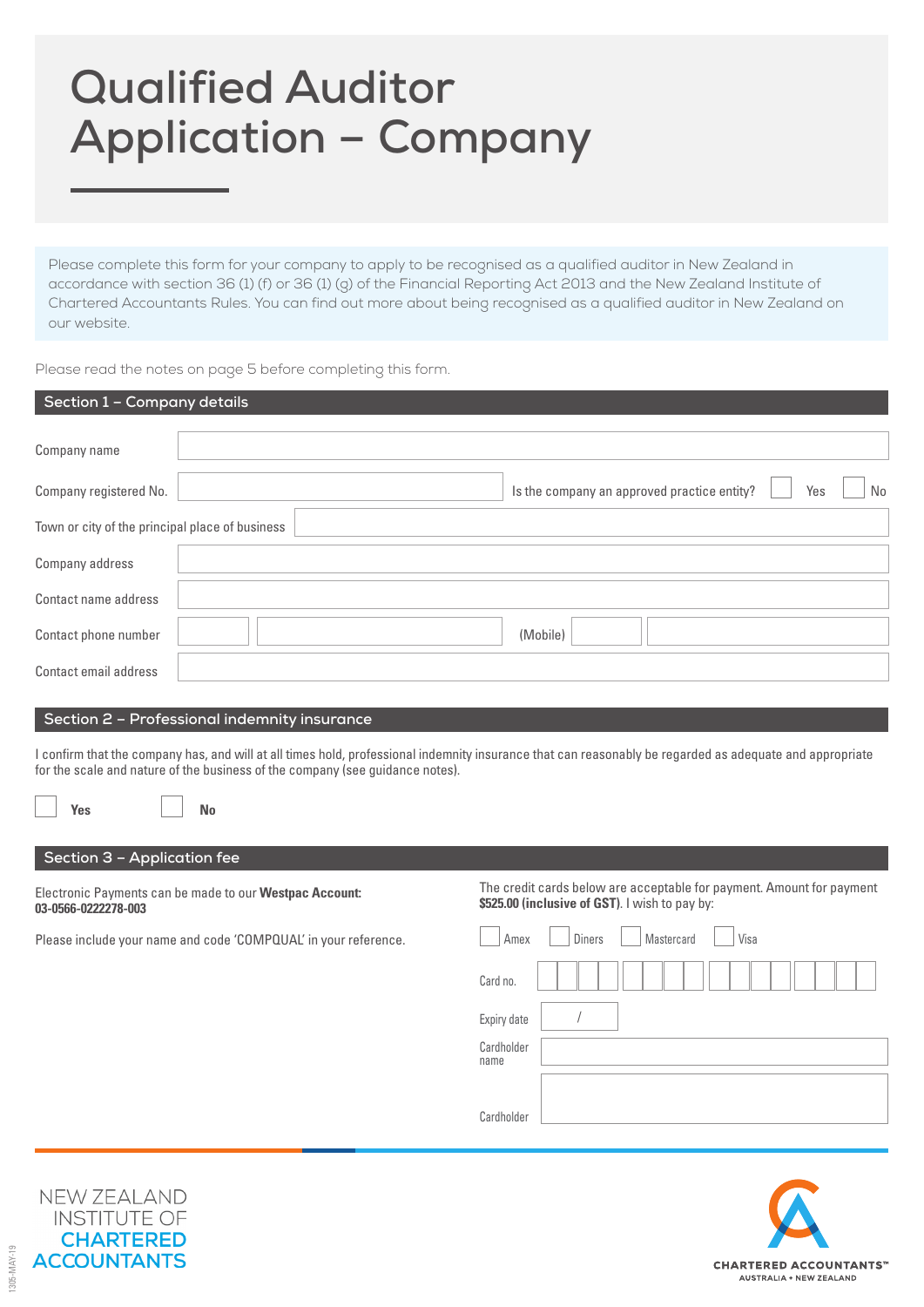Section 4 - Details of voting rights and directors **Section 4 – Details of voting rights and directors** An engagement director is a director or other person (eg employee or contractor) who is responsible for one or more audits including having responsibility for the performance of the audit and for the audit report that An engagement director or other person (eg employee or contractor) who is responsible for one or more audits including having responsibility for the performance of the audit and for the audit report that is issued.

If the company has or will have any engagement directors who are not listed in Section 4 please provide details below: If the company has or will have any engagement directors who are **not** listed in Section 4 please provide details below:

| <b>Name</b> | controlled (see<br>notes below)<br>Director   % of voting<br>  rights | CA ANZ | notes below), specify<br>name of the body<br>If a member of a | certificate, specify who it<br>If holding a practising<br>was issued by | non-member<br>notes below)<br>affiliate (see<br>principal or<br>Approved | recognition was granted<br>If a qualified<br>auditor,specify who<br>$\geq$ | Licensed<br>auditor? |
|-------------|-----------------------------------------------------------------------|--------|---------------------------------------------------------------|-------------------------------------------------------------------------|--------------------------------------------------------------------------|----------------------------------------------------------------------------|----------------------|
|             |                                                                       |        |                                                               |                                                                         |                                                                          |                                                                            |                      |
|             |                                                                       |        |                                                               |                                                                         |                                                                          |                                                                            |                      |
|             |                                                                       |        |                                                               |                                                                         |                                                                          |                                                                            |                      |
|             |                                                                       |        |                                                               |                                                                         |                                                                          |                                                                            |                      |
|             |                                                                       |        |                                                               |                                                                         |                                                                          |                                                                            |                      |
|             |                                                                       |        |                                                               |                                                                         |                                                                          |                                                                            |                      |
|             |                                                                       |        |                                                               |                                                                         |                                                                          |                                                                            |                      |
|             |                                                                       |        |                                                               |                                                                         |                                                                          |                                                                            |                      |
|             |                                                                       |        |                                                               |                                                                         |                                                                          |                                                                            |                      |
|             |                                                                       |        |                                                               |                                                                         |                                                                          |                                                                            |                      |

# **Notes:**

- If any voting rights are held in trust or if there are different classes of shares please provide details with your application, including copies of the shareholder agreement, constitution and/or trust deeds as If any voting rights are held in trust or if there are different classes of shares **please provide details with your application**, including copies of the shareholder agreement, constitution and/or trust deeds as appropriate
- The majority of voting rights must be controlled by members of a relevant body (i.e. NZICA, CA ANZ or another accredited body or approved association) holding a Certificate of Public Practice The majority of voting rights must be controlled by members of a relevant body (i.e. NZICA, CA ANZ or another accredited body or approved association) holding a Certificate of Public Practice •
	- "Control" in relation to voting rights means having directly or indirectly effective control of the voting rights  $\bullet$  "Control" in relation to voting rights means having directly or indirectly effective control of the voting rights •
- At least one director of the company must be an individual qualified auditor At least one director of the company must be an individual qualified auditor •
- The majority of directors must be members of a relevant body and hold a Certificate of Public Practice The majority of directors must be members of a relevant body and hold a Certificate of Public Practice

•

- "Director" means a person occupying the position of a director of the company by whatever name called "Director" means a person occupying the position of a director of the company by whatever name called •
- "Non-member principal" and "affiliate" are as defined in the NZICA Rules and the CA ANZ By-Laws respectively "Non-member principal" and "affiliate" are as defined in the NZICA Rules and the CA ANZ By-Laws respectively•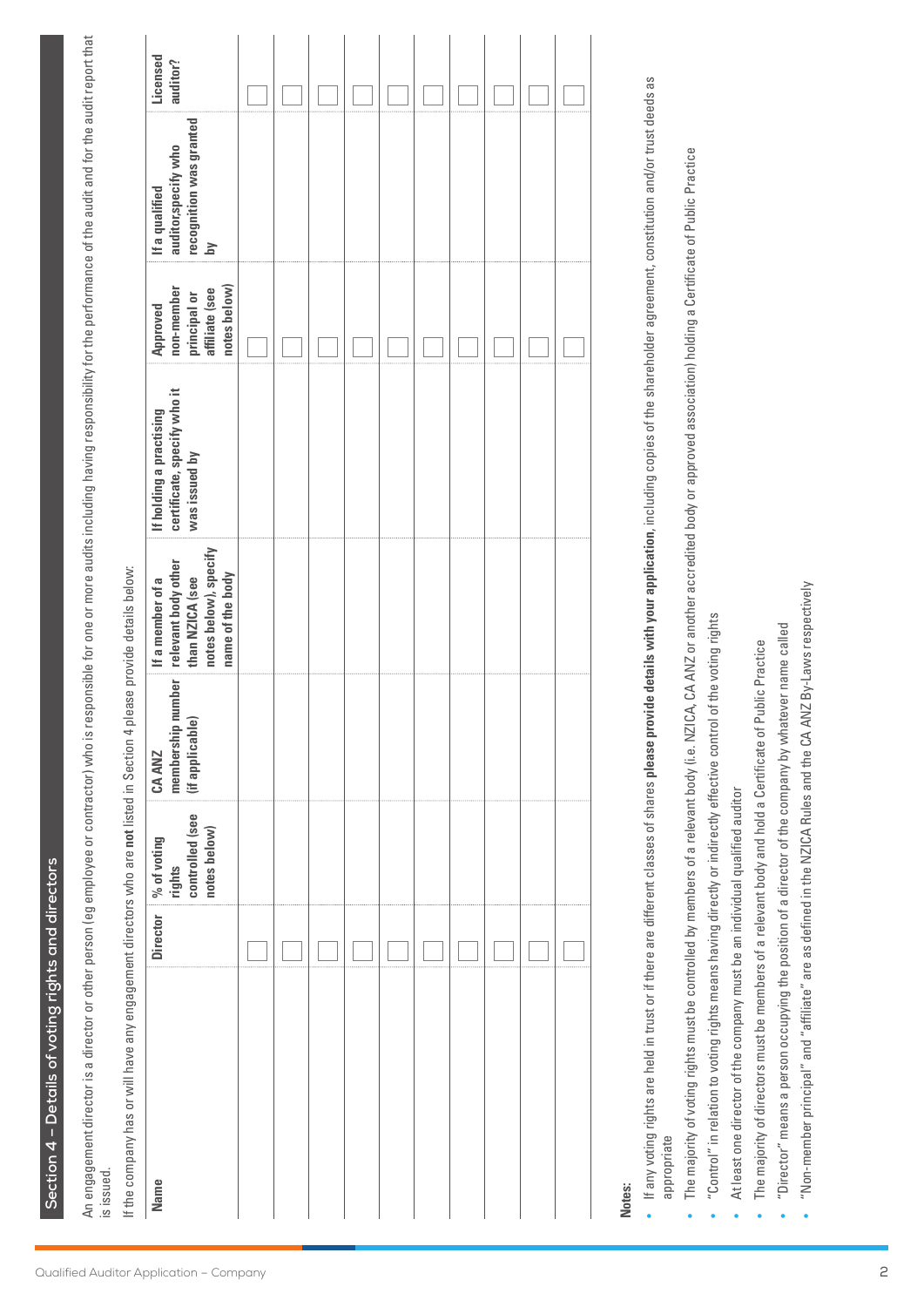#### **Section 5 – Engagement directors**

An engagement director is a director or other person (eg employee or contractor) who is responsible for one or more audits including having responsibility for the performance of the audit and for the audit report that is issued.

If the company has or will have any engagement directors who are **not** listed in Section 4 please provide details below:

| <b>Name</b> | <b>CA ANZ membership number (if</b><br>applicable) | If a qualified auditor, specify who<br>recognition was granted by | <b>Licensed auditor?</b> |
|-------------|----------------------------------------------------|-------------------------------------------------------------------|--------------------------|
|             |                                                    |                                                                   |                          |
|             |                                                    |                                                                   |                          |
|             |                                                    |                                                                   |                          |
|             |                                                    |                                                                   |                          |
|             |                                                    |                                                                   |                          |
|             |                                                    |                                                                   |                          |

#### **Section 6 – Declaration**

**I confirm** I am authorised to complete this application and execute the recognition agreement below on behalf of the named company, and the parties named in the application and confirm that the details in the application are true and correct.

I authorise NZICA to lawfully obtain at any time, from any person or entity, any information about myself or the company that it considers necessary or desirable to obtain in order to process this application, and I authorise any such person or entity to release this information to NZICA. I confirm that I have obtained such an authorisation from all other parties named in the application and that I have the authority to give the authorisation on behalf of the company.

I acknowledge that NZICA will publish information about the company, including the company's name, the town or city in which the company's principal place of business is located, and any conditions or limitations on its recognition as a qualified auditor on a register on a web site maintained on NZICA's

#### **Privacy Collection Statement**

New Zealand Institute of Chartered Accountants (**NZICA**) is a body corporate established under the New Zealand Institute of Chartered Accountants Act 1996 (NZ). NZICA and Chartered Accountants Australia and New Zealand ABN 50 084 642 571 (**CA ANZ**) (together **us** or **we**) respectively collect, hold, use and disclose personal information (as defined in applicable legislation) about you in accordance with CA ANZ's privacy policy available at http://www.charteredaccountants.com.au/ privacy (**CA ANZ Privacy Policy**).

Some of the personal information we collect may comprise 'sensitive information' (as defined in applicable legislation) including information relating to membership of a trade or professional association or union, criminal records, health or other sensitive information. We only ever use such sensitive information to the extent that it is reasonably necessary for one or more of the functions or activities of NZICA and/or CA ANZ (as applicable) or as otherwise permitted under applicable laws.

NZICA collects your personal information to fulfil its statutory role in regulating the professional conduct of CA ANZ members resident in New Zealand. We may also collect the information on this application form for assessing and processing your application, for the management and administration of your NZICA and CA ANZ memberships and/ or programs, for the provision of products and services to you and to otherwise communicate with or manage our relationship with you.

If you do not provide the personal information requested, we may not be able to process your application to be a qualified auditor.

NZICA and CA ANZ may disclose personal information to each other and each of our respective agents, contractors and service providers (such as where we outsource functions to third parties), to local and international professional bodies and other regulators and government and statutory bodies in New Zealand and Australia. We may also collect information about individuals from a third party (such as other professional bodies with which we have reciprocal arrangements). It is likely that personal information will be disclosed to overseas recipients as provided in the CA ANZ Privacy Policy.

The CA ANZ Privacy Policy also sets out how you can seek to access and correct your personal information or raise a privacy concern or complaint and how it will be dealt with as well as details about the disclosure of your personal information to entities overseas.

CA ANZ is formed in Australia. Our members are not liable for our debts and liabilities.

I have read, understood and agree to and consent to the CA ANZ Privacy Policy and the Privacy Collection Statement above.

|           | Name: |  |  |
|-----------|-------|--|--|
| Signature | Date: |  |  |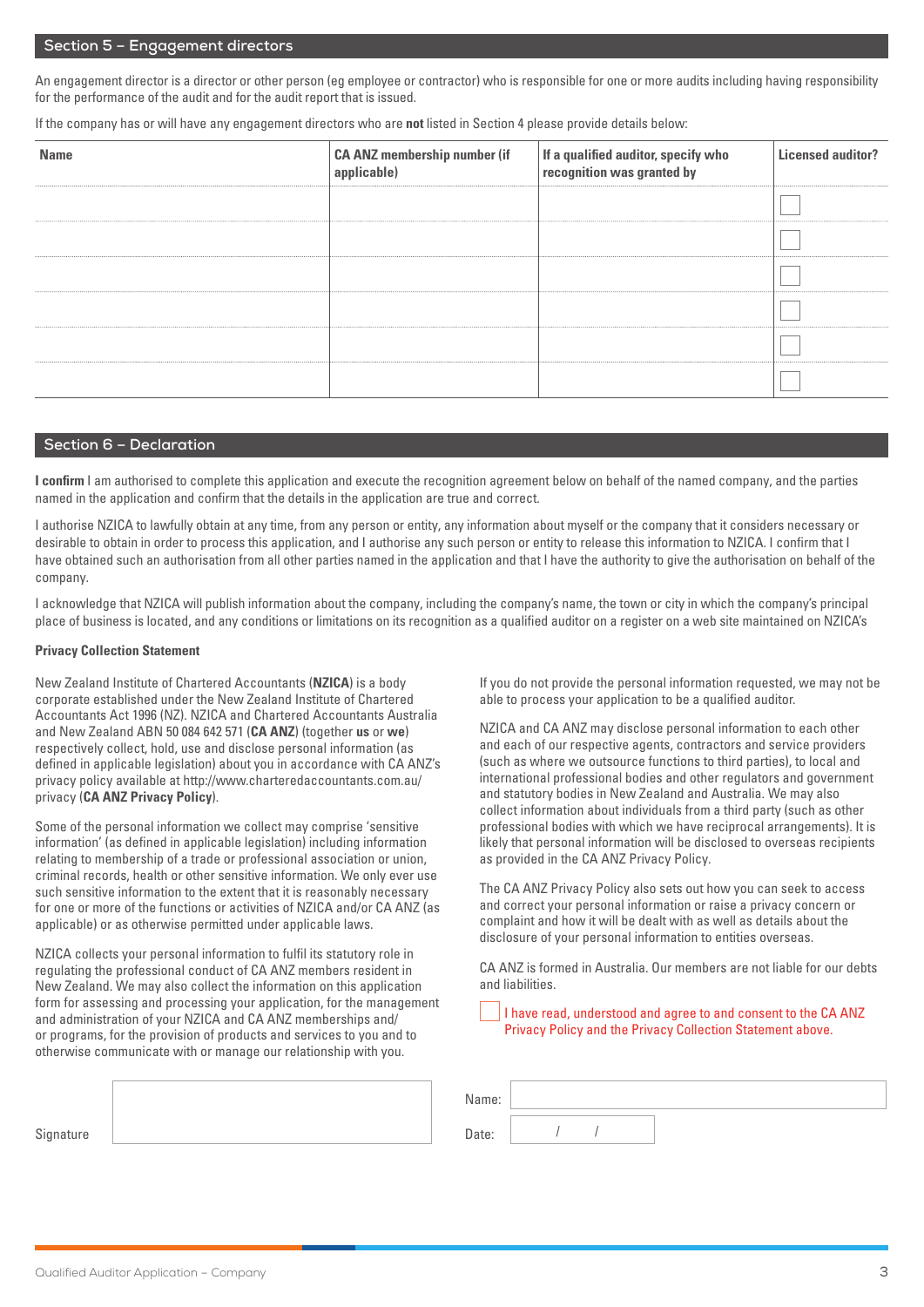#### **ADDITIONAL PROVISIONS FOR EU DATA SUBJECTS**

The following additional provisions apply to you if the (EU) 2016/679 General Data Protection Regulation (**GDPR**) applies to you. GDPR will apply to you if you are or become a resident of the member states of the EU, Norway, Iceland and Liechtenstein (**EU data subjects**).

**Lawful grounds:** Under the GDPR, we are permitted to process your information for the purposes described above, by relying on one or more of the following lawful grounds: (a) you have explicitly agreed that we may process your information for a specific reason; (b) the processing is necessary to perform the agreement we have with you or to take steps to enter into an agreement with you; (c) the processing is necessary for us to comply with our legal obligation; or (d) the processing is necessary for our legitimate interests, which include: (i) to protect our business interests; (ii) to ensure that complaints, including complaints about member conduct, are appropriately investigated; (iii) to evaluate, develop or improve our products and services; or (iv) to keep our members informed of relevant products and services, unless you indicate that you do not wish us to do so. We generally rely on your specific consent to process special categories of personal data (i.e., 'sensitive information'). However, in some cases (for example, relating to an alleged offence), we may need to use some of that information to comply with our legal obligations.

**Withdrawing your consent:** Where you have consented to our processing of your information (including special categories of personal data), you may withdraw your consent at any time. To do so, contact us using the details set out in our Privacy Policy. In some cases we may lawfully continue to process your information even after you withdraw your consent, by relying on the legal bases described above. Other important information such as transferring your personal data outside the European Economic Area information, your specific GDPR rights over your personal data and how and when we retain and destroy your personal data is explained in our Privacy Policy.

#### **Section 7 – Recognition agreement**

In consideration of NZICA agreeing to recognise the company as a qualified auditor in accordance with Section 36(1)(f) or (g) of the Financial Reporting Act 2013 (FRA), the company agrees to the following terms which shall constitute a recognition agreement in accordance with Appendix V of the NZICA Rules:

- (a) That the members of NZICA named in Section 4 of this application as directors or holders of voting rights in the company shall be responsible for and accountable to NZICA for the conduct of the company as a qualified auditor and that they shall be liable to disciplinary action for any failure by the company to comply with the New Zealand Institute of Chartered Accountants Act 1996 (NZICA Act), NZICA's Rules, NZICA Code of Ethics or any auditing and assurance standard issued by the External Reporting Board under section 12 of the FRA;
- (b) That the company:
	- (i) will comply with the NZICA Act, NZICA Rules, NZICA Code of Ethics and the auditing and assurance standards issued by the External Reporting Board under section 12 of the FRA;
	- (ii) is obliged to ensure that each engagement director, as defined in section 36F(2) of the FRA, in respect of an assurance engagement pursuant to statute is a qualified auditor under section 36(1) paragraphs (a) to (d) FRA in respect of that engagement;
	- (iii) will comply at all times with the requirements for recognition set out in the FRA, Financial Reporting Regulations 2015, the NZICA Rules and this agreement, and any amendments, additions or successors to these instruments as may be in force from time to time;
	- (iv) will inform NZICA, on a timely basis, of any proposed or actual change in relation to the name, principals (including non-member principals), percentage of voting rights controlled, shareholders and share capital (if applicable), composition of the board of directors (if applicable), registered office, approved practice entity status and will provide such other information in respect of the company as NZICA may from time to time require;
	- (v) will immediately inform NZICA if any person named in Section 4 or Section 5 is subject to any adverse finding as a result of a complaint or other disciplinary proceeding;
	- (vi) acknowledges that, if the structure or approved practice entity status of the company changes, recognition may be reconsidered by NZICA pursuant to clause (c), the FRA, the Financial Reporting Regulations 2015 and the NZICA Rules;
	- (vii) will continue to maintain in force at all times a contract of insurance which provides the company with professional indemnity cover which can reasonably be regarded as adequate and appropriate to the nature and scale of the business of the company, and to immediately advise NZICA if the contract of insurance is refused, cancelled or lapses or if cover is declined or not accepted in respect of any engagement;

(viii)will confirm annually that the company continues to meet the requirements or minimum standards for recognition in a form to be set by NZICA;

- (c) That NZICA may review and make a new decision about the company's recognition from time to time as it sees fit, including upon receipt of any information pursuant to clause (b)(iv) or (b)(v);
- (d) That in the event of any material breach of the terms of this agreement NZICA may cancel or suspend the recognition of the company as a qualified auditor under Clause 5.5 of Appendix V of the NZICA Rules; and
- (e) That this recognition agreement shall continue in force subject to the company continuing to meet its annual confirmation requirement as specified in clause (b)(viii) and subject to any suspension or cancellation of the agreement by NZICA.

| Name |                                 | Name of applicant $\parallel$ |
|------|---------------------------------|-------------------------------|
|      | Signed on behalf of the company |                               |
|      |                                 |                               |

| $\sim$ | ____ |  |  |
|--------|------|--|--|
|        |      |  |  |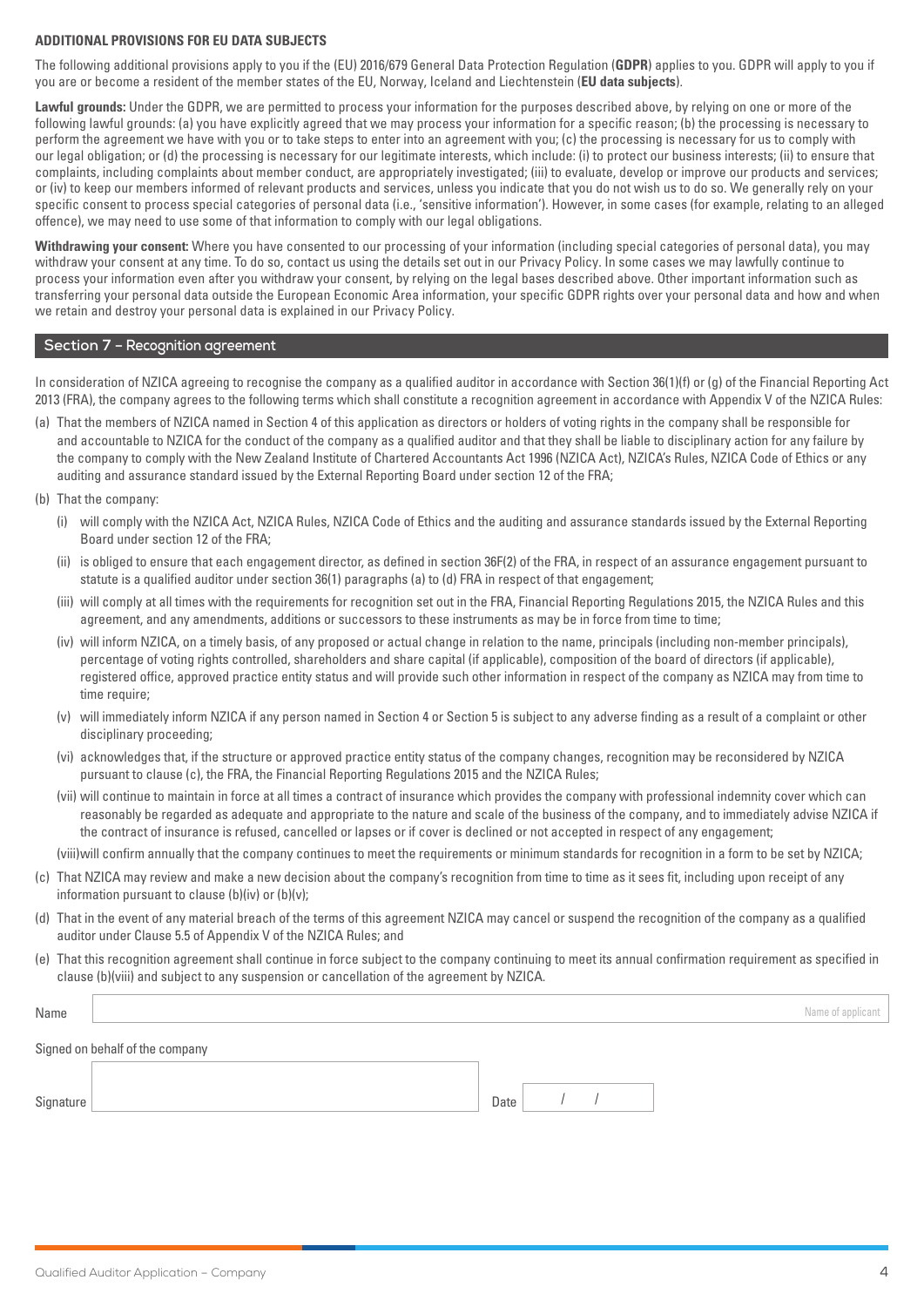#### **Section 8 – Checklist**

- **1.** Completed **all** sections, and **signed** the declaration **Yes**
- **2.** Included supporting documentation regarding control of voting rights where required in Section 4 **Yes**
- **3.** Signed the recognition agreement **Yes**
- **4.** Completed payment details **Yes**

# **Section 9 – Submitting your application**

#### **HOW TO APPLY FOR AN APPLICATION**

You must complete the NZICA application form and forward all the relevant information, including fees, to NZICA for consideration to:

*email* **[regulation.nzica@charteredaccountantsanz.com](mailto:regulation.nzica@charteredaccountantsanz.com)**

#### **OR**

*post*

**NZ Regulation Chartered Accountants ANZ PO Box 11342 Wellington 6142**

# **Section 10 – Guidance Notes**

#### **WHO IS THIS FORM FOR?**

This form is for use by a company seeking recognition as a qualified auditor under Sections 36(1)(f) or (g) and 36C of the Financial Reporting Act 2013. This enables the company to act as auditor, or reviewer in relation to statutory audit and other statutory assurance engagements in New Zealand.

If you wish to perform FMC audits (previously called issuer audits) as defined by the Financial Markets Conduct Act 2013 in New Zealand through your company, you should not use this form. Please complete the Audit Firm Registration form available on our web site.

# **WHAT REQUIREMENTS DOES MY COMPANY NEED TO MEET AND HOW ARE THESE ASSESSED?**

We are currently only able to recognise companies where at least one director is recognised by NZICA as a qualified auditor in their individual capacity. Companies that do not meet this requirement should contact us to discuss their position.

If you are applying for qualified auditor status as an individual, you may still submit a company application, however we will not be able to approve the company application until your individual application is approved.

#### **ACT AND REGULATIONS**

The company must comply with the requirements of the legislation (the Financial Reporting Act 2013 and the Financial Reporting Regulations 2015) and the NZICA Rules (the Rules) in relation to:

- Voting rights
- Governance (directorships)
- Professional Indemnity Insurance
- Ensuring that where the company is appointed as auditor, the engagement director is qualified to act as auditor in respect of the entity in question.

#### **ANY QUESTIONS**

If you have any questions you can contact the NZ Regulation team at:

*email* **[regulation.nzica@charteredaccountantsanz.com](mailto:regulation.nzica@charteredaccountantsanz.com)**

*phone* Customer Support on **0800 469 422**

#### **MAJORITY NZICA MEMBERSHIP**

Approval by the Board of NZICA is required for companies in which the majority of directors are not NZICA members and/or the majority of voting rights are not held by NZICA members.

#### **APPROVED PRACTICE ENTITY STATUS**

A company that is recognised as a qualified auditor will meet the requirements to be an Approved Practice Entity (APE). This form captures all the information needed to assess whether a company meets the APE requirements. No separate application for this is required if the company applying for recognition was not previously an APE. However, if the company is already an APE, an application for recognition as a qualified auditor is still required and the fee is payable.

Recognised companies that are APEs remain subject to the requirements of Rule 11 and Appendix IV of the Rules. NZICA members who hold certificates of public practice must ensure that the company satisfies, and continues to satisfy, the APE requirements. The standard recognition agreement included in the application also specifies that NZICA members who are directors or hold voting rights will procure compliance with these requirements.

#### **FURTHER REQUIREMENTS AND INFORMATION**

Details of all of these requirements are set out on our web site. We ask you to provide details of all directors and holders of voting rights in your application. We will check these details against Companies Office records and consider whether they meet the requirements. We may need to contact you to clarify the position where the information is not clear.

Your company must at all times have professional indemnity cover which can reasonably be regarded as adequate and appropriate to the nature and scale of the business of the company. We may request evidence of this to support your application.

In addition you will need to agree to meet certain ongoing requirements by signing the declaration and recognition agreement on the application form.